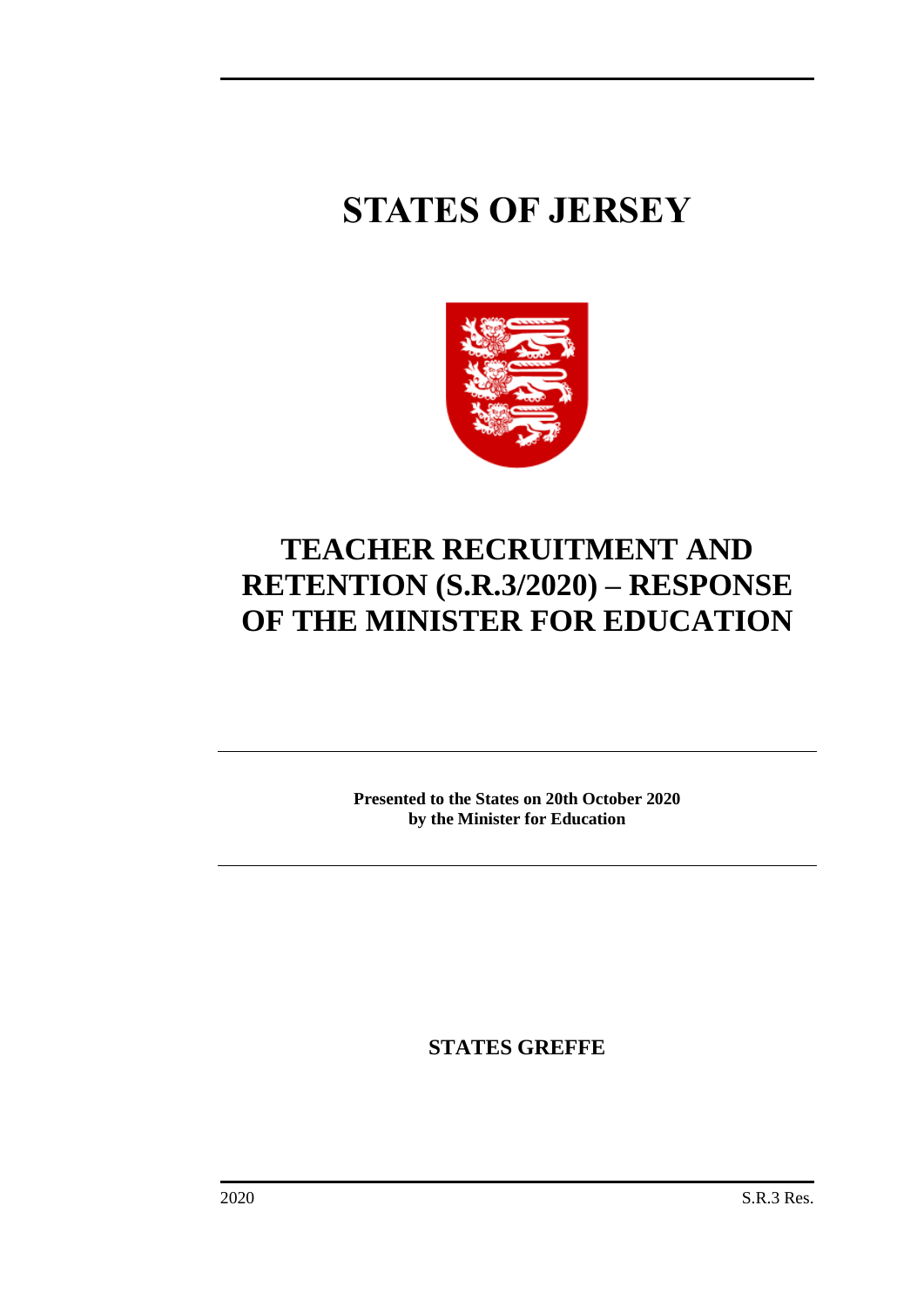### **Ministerial Response: S.R.3/2020 Ministerial Response required: Monday 12th October 2020**

### **Review title: Teacher Recruitment and Retention Serutiny Panel: Children, Education and Home Affairs**  Scrutiny Panel: Children, Education and Home Affairs

Introduction: I welcome the Panel's review of Teacher Recruitment and Retention and thank members for the opportunity to comment and respond to the Report's findings and recommendations. As many of the findings and recommendations relate to corporate policies which are under the remit of the States Employment Board, I have sought their advice where appropriate and will inevitably be reliant on their actions for any subsequent implementation where changes are planned.

### **Findings**

|    | <b>Findings</b>                                                                                                                                                                                                                                                                                                                                                                                                                                                                                                                                                                                                                            | <b>Comments</b>                                                                                                                                                                                                                                                                                                                                                                                                                                                                                                                                                                                                                                                                                                                                                                                                                                                                                                                                                                                                                                                                        |
|----|--------------------------------------------------------------------------------------------------------------------------------------------------------------------------------------------------------------------------------------------------------------------------------------------------------------------------------------------------------------------------------------------------------------------------------------------------------------------------------------------------------------------------------------------------------------------------------------------------------------------------------------------|----------------------------------------------------------------------------------------------------------------------------------------------------------------------------------------------------------------------------------------------------------------------------------------------------------------------------------------------------------------------------------------------------------------------------------------------------------------------------------------------------------------------------------------------------------------------------------------------------------------------------------------------------------------------------------------------------------------------------------------------------------------------------------------------------------------------------------------------------------------------------------------------------------------------------------------------------------------------------------------------------------------------------------------------------------------------------------------|
| 1. | The Department for Children, Young People, Education and Skills does<br>not collect specific information in relation to whether teachers have left<br>the profession entirely or continued teaching in overseas or non-provided<br>schools. Teachers who move to non-provided schools are currently<br>recorded as 'other employment in Jersey'.                                                                                                                                                                                                                                                                                           | Agreed                                                                                                                                                                                                                                                                                                                                                                                                                                                                                                                                                                                                                                                                                                                                                                                                                                                                                                                                                                                                                                                                                 |
| 2. | There is a lack of data in relation to the number of teachers who have<br>undertaken exit interviews over the past 5 years. Of the data available to<br>the Panel in 2019, under 20% of staff have engaged in the process.                                                                                                                                                                                                                                                                                                                                                                                                                 | Agreed                                                                                                                                                                                                                                                                                                                                                                                                                                                                                                                                                                                                                                                                                                                                                                                                                                                                                                                                                                                                                                                                                 |
| 3. | There is a prevailing view that the process for engaging teachers in exit<br>interviews is not effective and there appears to be confusion over the<br>various means through which they can be conducted. The lack of<br>available data supports this position. As a result of the current process<br>there are significant missed opportunities to better understand the<br>teaching workforce and identify areas for improvement underpinned by<br>professional experience. This would be beneficial for both the employer<br>and Teaching staff. The Panel would therefore conclude that the current<br>process is not fit for purpose. | Agreed at the time of the report. This process has improved significantly<br>since the report was. In 2019 the government introduced an electronic<br>leaver survey which replaced the previous paper based exit interview. The<br>new one allows leavers to complete a survey before their last working day.<br>The survey is intended to provide better information on why people leave<br>the government, collates feedback centrally on what it's like to work for the<br>government and for analysis purposes that facilitate the identification of<br>issues and improvements.<br>Each leaver also has the option of asking their line manager or someone<br>from HR for a face-to-face meeting. Information provided is collated and<br>analysed for statistical purposes and to provide feedback to the area the<br>leaver worked in. We ask the leaver to provide permission so that we are<br>able to provide constructive feedback to the appropriate area.<br>The leaver / exit information is provided in a report for a senior member of<br>the HR department to review. |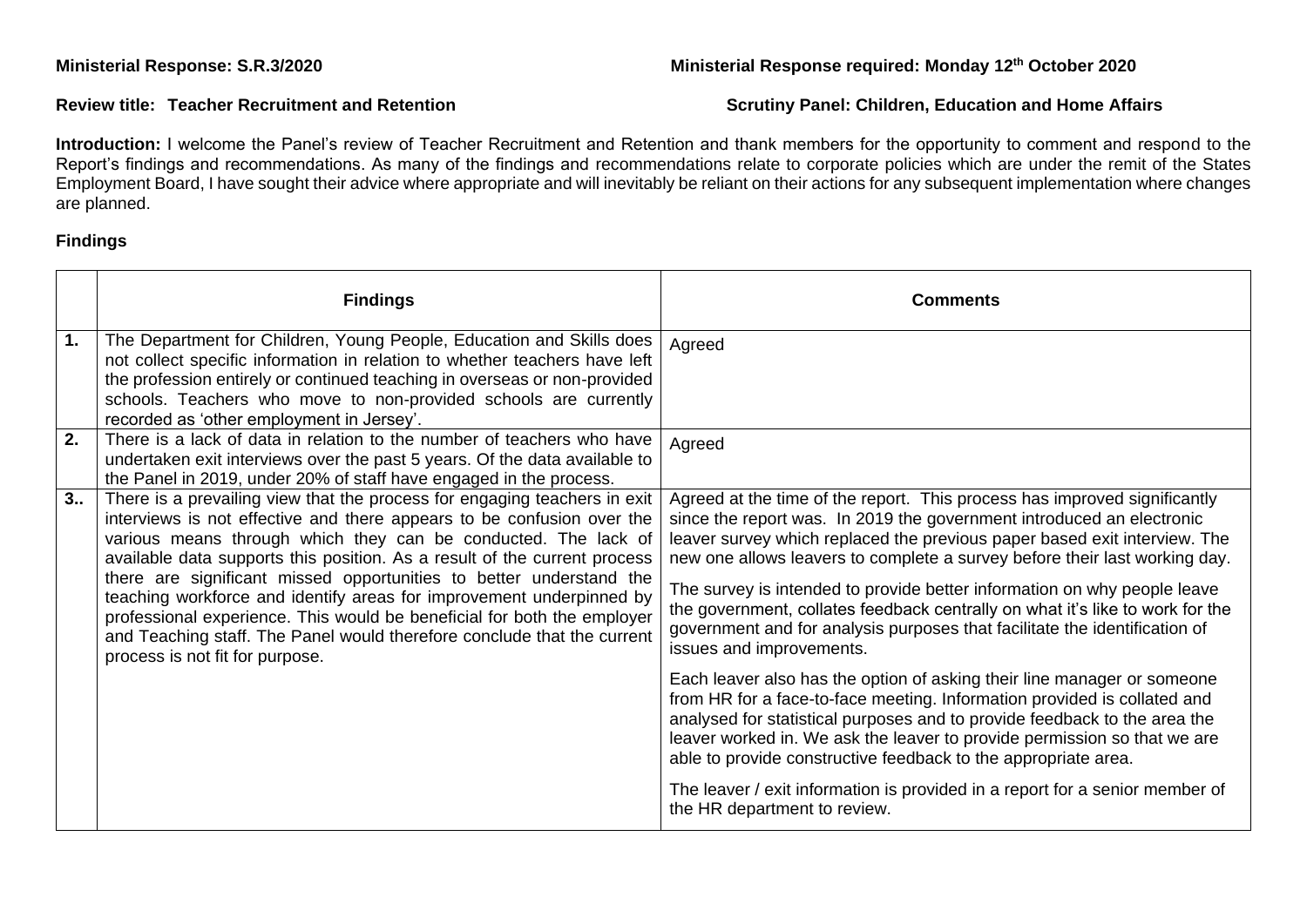| 4. | The overall teacher headcount as of the end of September over the past<br>five years has remained relatively stable. The same can be said of the<br>number of Full-Time Equivalent (FTE) posts. There are, however,<br>concerns that there is a focus on declaring headcount and FTE staff in<br>schools, rather than looking at the needs of the school and children within<br>the community.                                                                                                                                                                                  | Headcount and FTE controls are an important aspect of managing any<br>Committing to additional permanent staff resource without the<br>service.<br>requisite recurrent increase in funding can lead to overspends. The needs of<br>the school and the children are valid factors in the decisions required to<br>ensure adequate resources and funding. A new school funding formula<br>should help to ensure that more resource is available to schools with more<br>need.                                                                                                                                                                                                                                                                                                                                                                                                                                   |
|----|---------------------------------------------------------------------------------------------------------------------------------------------------------------------------------------------------------------------------------------------------------------------------------------------------------------------------------------------------------------------------------------------------------------------------------------------------------------------------------------------------------------------------------------------------------------------------------|---------------------------------------------------------------------------------------------------------------------------------------------------------------------------------------------------------------------------------------------------------------------------------------------------------------------------------------------------------------------------------------------------------------------------------------------------------------------------------------------------------------------------------------------------------------------------------------------------------------------------------------------------------------------------------------------------------------------------------------------------------------------------------------------------------------------------------------------------------------------------------------------------------------|
| 5. | The evidence received appears to suggest that there is a small field of<br>recruitment from which to appoint to teaching vacancies. There are also<br>concerns over the level of quality of applicants applying for vacancies.                                                                                                                                                                                                                                                                                                                                                  | The default position for recruiting teachers to GoJ schools is to recruit locally.<br>This is the norm for all primary posts, and for many secondary posts. Where<br>smaller fields apply, this is due to the local interest and match of skills of the<br>post in question. Teaching vacancies are mostly recruited on island. T<br>Where schools do have to go to off-Island to recruit, for example, with<br>shortage subjects in secondary education, licences are required. In this field,<br>we are subject to national shortages too. In light of this, the Department also<br>recognises that a more targeted approach to recruitment of teachers is<br>needed. It is intended to have an appropriate strategy in place for Jersey for<br>specialist roles. This approach is likely to include a focus upon developing<br>our existing workforce as well as well as recruiting to specific vacancies. |
| 6. | There is a high retention rate for teachers working in Jersey secondary<br>schools who qualified through the Jersey Graduate Teacher Training<br>Programme. Of the 57 who completed the programme since 2011, 88%<br>are still teaching in Jersey. It should be noted, however, that the Jersey<br>Graduate Teacher Training Programme is specific to Jersey and is not<br>transferable to allow those qualified to teach in other jurisdictions. This<br>may, therefore, be one of the reasons for the high retention rate as those<br>qualified are unable to work elsewhere. | The Jersey Graduate Teacher Training Programme (JGTTP) has<br>successfully added to the talent pool of teachers, and meets the needs of<br>local graduates who cannot move off-Island to complete their Initial Teacher<br>Training (ITT). The high retention rate further demonstrates the benefits the<br>programme delivers. Due to the success of the scheme, and new demand<br>for training opportunities, it has now been extended to include primary school<br>teachers.                                                                                                                                                                                                                                                                                                                                                                                                                               |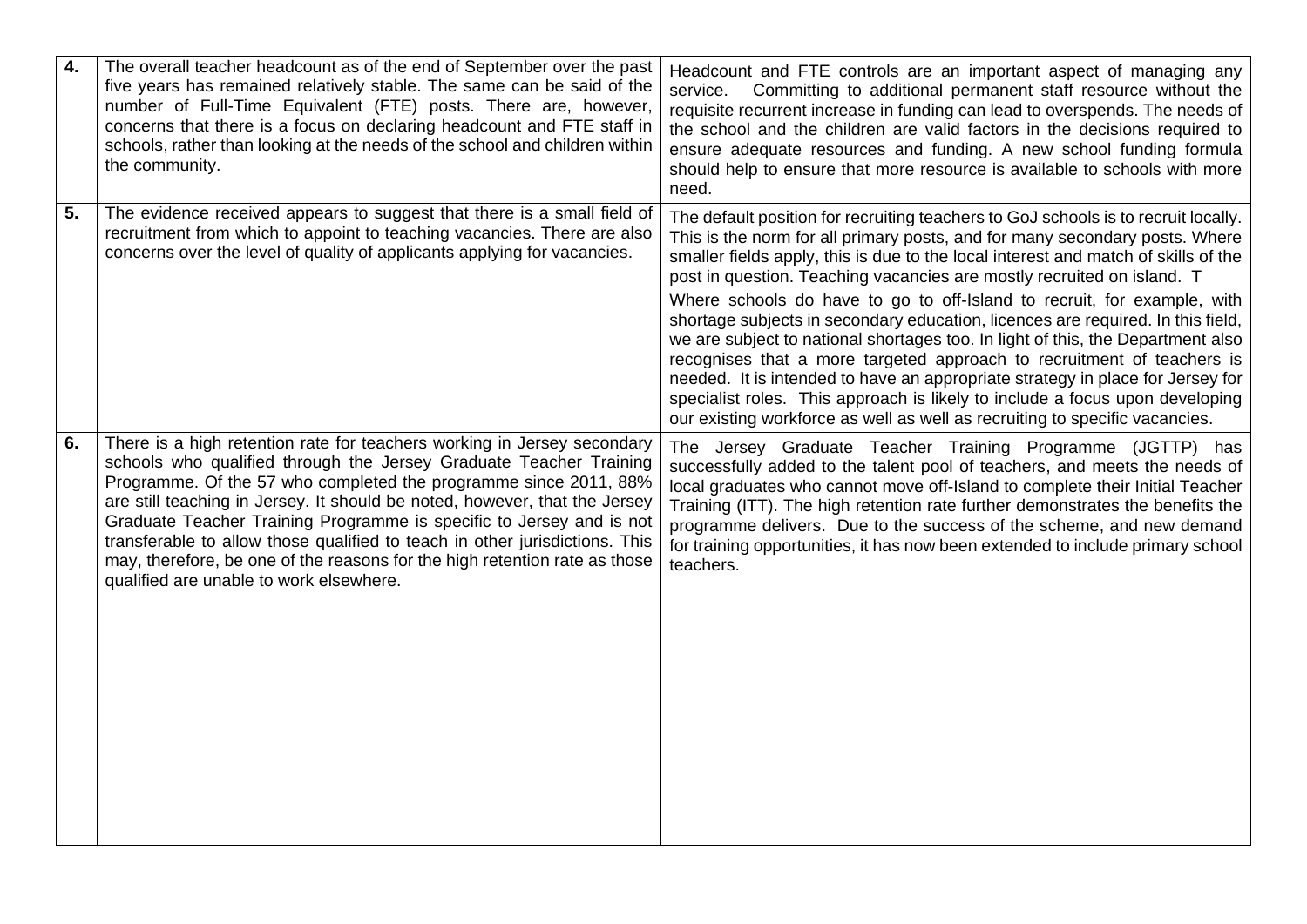| 7. | The focus groups highlighted a number of successes in relation to teacher<br>recruitment including, the Newly Qualified Teacher (NQT) programme,<br>information about the costs of living and that Jersey is a safe place to live<br>and work. There is a perception from the submissions that Jersey has<br>higher salary bandings compared to the UK, increased annual leave<br>entitlement and higher standard of living. This, however, should be seen<br>in the context of the increased cost of living. The Panel would argue that<br>whilst the 'raw' salary banding may be higher, they do not take into<br>account the cost of living issues specific to Jersey. It could therefore be<br>argued that, dependent on individual circumstances, some teachers are<br>worse off in real terms than the comparative figures elsewhere. The<br>Executive view is that the current workforce is relatively stable. | The Department does receive highly positive feedback on the NQT<br>programme, and continually strives to refine this in response to feedback.<br>Teachers' pay in Jersey is indeed higher, and school holidays longer than in<br>the UK.<br>As noted in 5., above, the default position for recruiting teachers to GoJ<br>schools is indeed to recruit locally.<br>Where we do need to recruit off-Island, the challenge that we have is the<br>same one across all government roles is about how we can attract people to<br>work in Jersey. This is not just about salaries but also other aspects of living<br>and working in Jersey. We need to focus on strategies for developing our<br>own workforce as well as promoting other positive aspect of moving to Jersey<br>to attract and retain quality applicants. Also, we need to understand and<br>promote aspects of Jersey life that are attractive to teachers at different life<br>stages.                                                                                                                                                                                                                                                                                                                                                                                                                                                                                                                                                                                                                                                                                                                |
|----|-----------------------------------------------------------------------------------------------------------------------------------------------------------------------------------------------------------------------------------------------------------------------------------------------------------------------------------------------------------------------------------------------------------------------------------------------------------------------------------------------------------------------------------------------------------------------------------------------------------------------------------------------------------------------------------------------------------------------------------------------------------------------------------------------------------------------------------------------------------------------------------------------------------------------|-----------------------------------------------------------------------------------------------------------------------------------------------------------------------------------------------------------------------------------------------------------------------------------------------------------------------------------------------------------------------------------------------------------------------------------------------------------------------------------------------------------------------------------------------------------------------------------------------------------------------------------------------------------------------------------------------------------------------------------------------------------------------------------------------------------------------------------------------------------------------------------------------------------------------------------------------------------------------------------------------------------------------------------------------------------------------------------------------------------------------------------------------------------------------------------------------------------------------------------------------------------------------------------------------------------------------------------------------------------------------------------------------------------------------------------------------------------------------------------------------------------------------------------------------------------------------------------------------------------------------------------------------------------------------|
| 8. | Cost of living, lower starting salaries compared to the UK and the finance<br>industry proving more attractive employment opportunities were<br>highlighted by the focus groups as contributing to the lack of incentive to<br>remain in the teaching profession. Cost of living was highlighted by the<br>Minister for Education and other submissions as being a challenge to<br>effective recruitment. The Panel holds concerns that the decision to cut<br>Newly Qualified Teachers' salaries has not been reversed. The Panel<br>would also raise the contradiction of these observations in relation to<br>some of the perceived strengths that have been outlined on teacher<br>recruitment.                                                                                                                                                                                                                   | It is important to contrast salaries in appropriate skills / job markets and the<br>evidence available suggests that salary levels for Jersey teaching roles are<br>extremely competitive against those in the UK. The governments<br>employment offer is competitive, however, other organisations including<br>some finance sector have over the years invested in their employment offer,<br>including development opportunities, clear career paths and talent<br>management. Recent events linked to the impact of the pandemic include<br>some Jersey employers, including the finance sector, reducing the size of<br>their workforce.<br>It is noted that no NQT has had a salary cut. In the previous administration<br>an earlier informal policy change was corrected, aligning starting salaries at<br>the initial scale point, as with other jurisdictions. The Minister reported to the<br>Panel:<br>"Changes to the starting salary of Newly Qualified Teachers (NQT) were first<br>proposed as part of the MTFP 2017 - 2019 and the introduction of the change took<br>effect from September 2017. From this date most NQTs joining the organisation<br>were paid at the first increment of the Teacher pay scale instead of the previously<br>used third increment. This accords with the original intention of the pay scale, and<br>corrected subsequent informal policy changes. The exception to this change was for<br>trainees already in the Jersey Graduate Teacher Training Programme (JGTTP), who<br>had enrolled with the expectation of starting as NQTs on the third point. This was<br>honoured for those starting in September 2017." |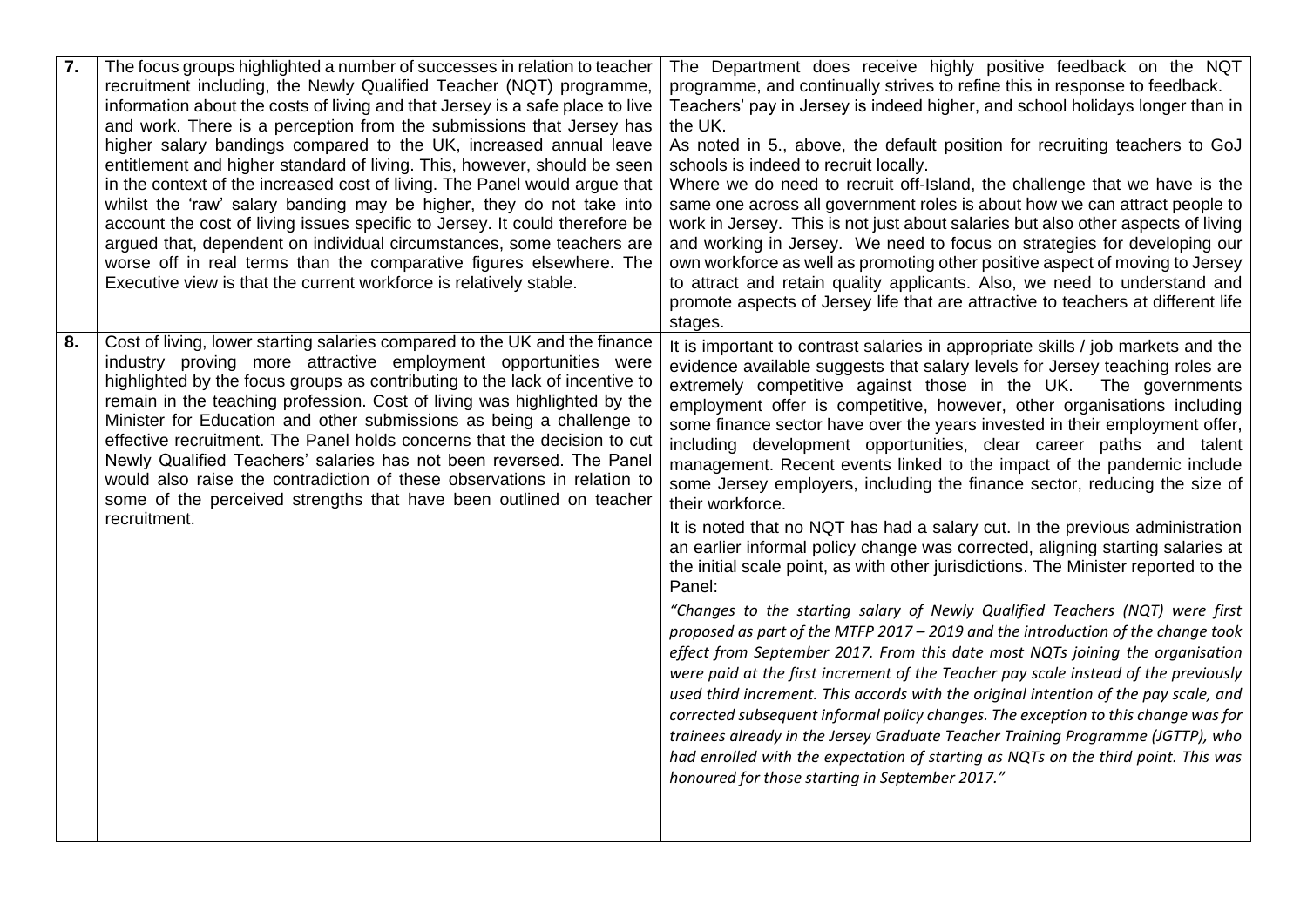| 9.  | There is widespread agreement that the current recruitment software<br>(TalentLink) is inefficient and acts as a disincentive for applicants. It has<br>also been highlighted by managers as being a time consuming and<br>restrictive process. The Panel would contend that this system is therefore<br>not fit for purpose. £28 million worth of funding has been allocated over<br>the four years of the Government Plan under the Integrated Technology<br>Solution project, of which part will seek to replace this system.                                                                                             | Agreed                                                                                                                                                                                                                                                                                                                                                                                                                                                                                                                                                                                                                                                                                                   |
|-----|------------------------------------------------------------------------------------------------------------------------------------------------------------------------------------------------------------------------------------------------------------------------------------------------------------------------------------------------------------------------------------------------------------------------------------------------------------------------------------------------------------------------------------------------------------------------------------------------------------------------------|----------------------------------------------------------------------------------------------------------------------------------------------------------------------------------------------------------------------------------------------------------------------------------------------------------------------------------------------------------------------------------------------------------------------------------------------------------------------------------------------------------------------------------------------------------------------------------------------------------------------------------------------------------------------------------------------------------|
| 10. | There is widespread agreement that the current Human Resources<br>process is not as effective as it could be in supporting recruitment. Some<br>in the focus groups explained that they had been in post for up to six<br>months without having received a contract. Funding has been set aside<br>in the Government Plan in order to address the HR process.                                                                                                                                                                                                                                                                | Agreed at the time of this report. However, since the time of this report there<br>have been some improvements to the recruitment process that include the<br>issuing of contracts. The contract is issued, subject to pre-employment<br>checks, at the time of offer. There is a continuous improvement process<br>underway that will address and improve current issues.                                                                                                                                                                                                                                                                                                                               |
| 11. | Head Teachers have to give consideration to best practice in relation to<br>providing part-time or job share opportunities, however, unlike the UK,<br>they are not compelled by legislation to give full consideration to anyone<br>with a child up to the age of five. It has been suggested that if the decision<br>to grant part-time hours was not in the best interests of the children in the<br>school then this would go against the strategic priority to put children first.<br>There is also a lack of clarity over who makes the final decision over any<br>appeals for rejected claims for part-time requests. | Headteachers have to comply with local legislation and the Government of<br>Jersey flexible working policy. The Government of Jersey flexible working<br>policy is in accordance with the relevant Jersey legislation and affords all staff<br>the same right of request whether they are parent or not and irrespective of<br>the age of any children. There is no lack of clarity in who makes the decision.<br>In the case of a teacher's request for flexible working it would be the<br>Headteacher who makes the decision, as with the senior line managers in<br>any part of Government. If the teacher then appealed, the decision at the<br>appeal stage would be made by the Director General. |
| 12. | There is a mixed opinion about the current relocation package in place to<br>support teachers who are moving to the Island when appointed. Whilst<br>some examples in the focus groups felt it was comprehensive, others felt<br>very little information was given at all.                                                                                                                                                                                                                                                                                                                                                   | The relocation policy was relaunched in September 2019 which provides a<br>generous package and parity for all employment groups.<br>https://soj/SiteCollectionDocuments/01092019%20Relocation%20Policy.pdf#se<br>arch=relocation%20policy                                                                                                                                                                                                                                                                                                                                                                                                                                                               |
| 13. | Work is ongoing to develop new models for workforce planning as there<br>is limited insight and data available in relation to staff turnover.                                                                                                                                                                                                                                                                                                                                                                                                                                                                                | Agreed - also refer to exit interview narrative and other data available                                                                                                                                                                                                                                                                                                                                                                                                                                                                                                                                                                                                                                 |
| 14. | There was a theme arising from the focus groups that teachers felt<br>undervalued for the work they do. There was an acknowledgment from<br>the Minister for Education that whilst there was a perception of public<br>negativity towards the profession there was also a significant amount of<br>support for the profession as well.                                                                                                                                                                                                                                                                                       | Agreed<br>Evidence from extensive Teachers' Survey feedback states teachers' find<br>higher positive perceptions from within schools and the education service<br>than from the wider public.                                                                                                                                                                                                                                                                                                                                                                                                                                                                                                            |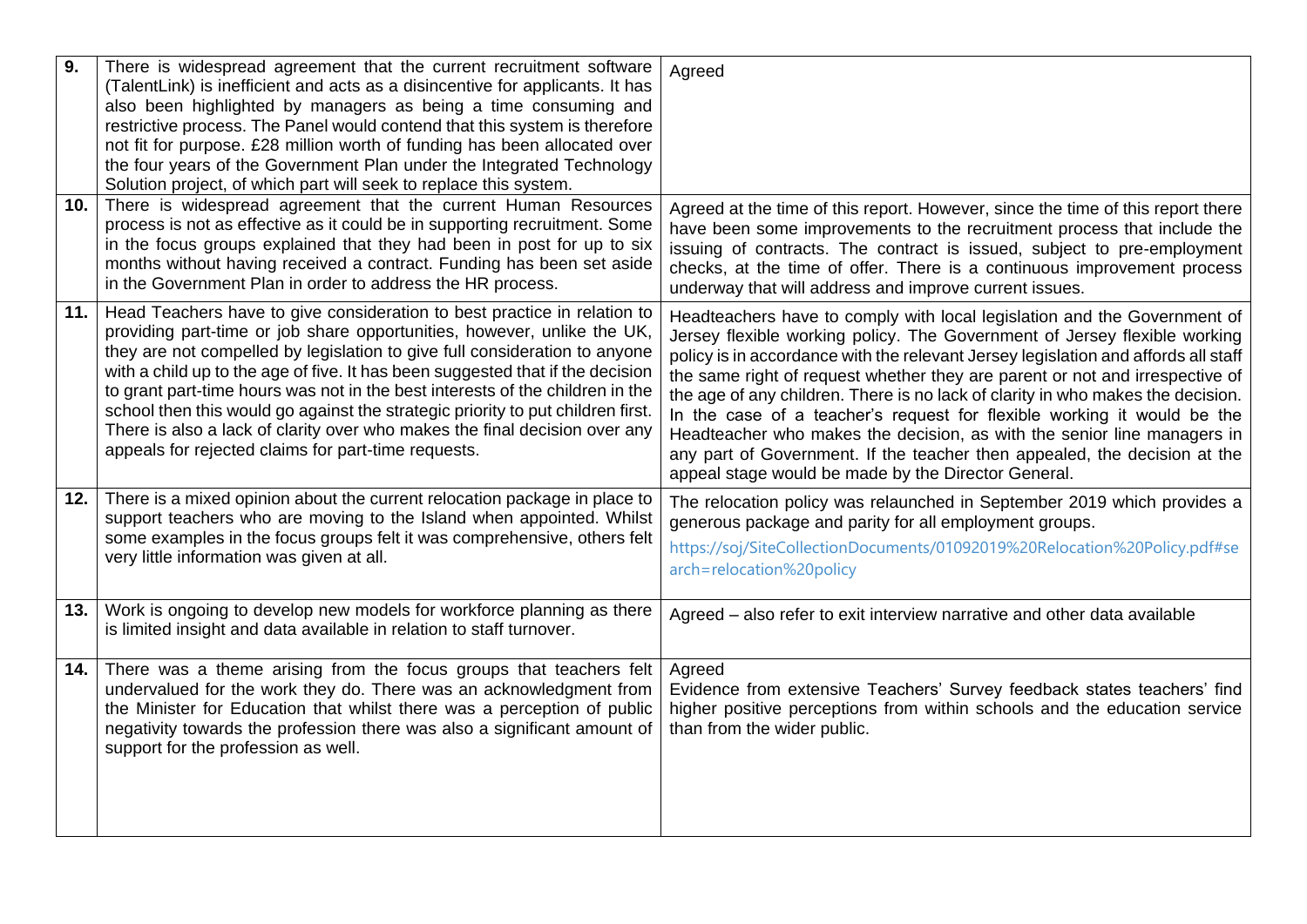| 15. | There is a conflicting view between the focus groups, submissions and<br>the departmental leadership in relation to the perception that staff are<br>being placed under high levels of scrutiny which is in turn impacting<br>teacher wellbeing                                                                                                                                                                                                | Noted                                                                                                                                                                                                                                                                                                                                                                                                                                                                                                                                                                                                                                                                                                                                                                                                          |
|-----|------------------------------------------------------------------------------------------------------------------------------------------------------------------------------------------------------------------------------------------------------------------------------------------------------------------------------------------------------------------------------------------------------------------------------------------------|----------------------------------------------------------------------------------------------------------------------------------------------------------------------------------------------------------------------------------------------------------------------------------------------------------------------------------------------------------------------------------------------------------------------------------------------------------------------------------------------------------------------------------------------------------------------------------------------------------------------------------------------------------------------------------------------------------------------------------------------------------------------------------------------------------------|
| 16. | The focus groups highlighted extreme expectations as one of the main<br>challenges to retention of teachers. This included views that the tasks<br>expected to be undertaken by teachers could not be completed in the time<br>available to do them. There was an acknowledgment from the Primary<br>Head Teachers that expectations had an effect on teacher's wellbeing.                                                                     | Primary Headteachers said:<br>"The workload of teachers and the pressure of expectations from schools,<br>CYPES and parents do have detrimental effect on the wellbeing of our<br>teachers. There is not enough access to outside agencies or services offered<br>by CYPES for us to be able to meet the ambitious goal of full inclusion as set<br>out in the Department Inclusion Policy (May 2016) With better support around<br>us, teachers could refer families to the "Right help, Right time" approach and<br>be able to focus on children's learning within school. We need further funding<br>and support for children with additional needs."<br>The Minister is carrying out a comprehensive review of Inclusion and is<br>confident through the Independent School Funding Review and forthcoming |
|     |                                                                                                                                                                                                                                                                                                                                                                                                                                                | Government Plan will seek to address funding issues and support for children<br>with additional needs.                                                                                                                                                                                                                                                                                                                                                                                                                                                                                                                                                                                                                                                                                                         |
| 17. | There is a prevailing view that the current workload for teachers is<br>unsustainable and is among one of the largest factors affecting the<br>retention of staff. This is supported by the Minister for Education's view<br>that the average working week for a teacher is 60 hours. There is a view<br>that more pastoral and business support is required to free teachers up<br>to teach which is supported by the Minister for Education. | The Minister for Education acknowledges the concerns regarding workload.<br>She is of the view that some teachers work 60 hours a week; however, no<br>data is held on average weekly working hours. The Minister for Education<br>welcomes the work of officers and the unions on the various workload<br>documents jointly devised and now in place.<br>Further, she advises the Panel that she intends to seek additional funding in<br>the 2021 Government Plan based on the recommendations of the<br>Independent School Funding Review.                                                                                                                                                                                                                                                                  |
| 18. | The focus groups and submissions highlighted a lack of support for<br>teachers in relation to inclusion, administrative, business, social and<br>emotional support for staff. There is recognition from the Minister for<br>Education that more funding is required to develop an inclusion model for<br>students and increase the opportunities for teachers to collaborate and<br>support each other.                                        | The Minister for Education acknowledges this finding and advises the Panel<br>that she intends to seek additional funding in the 2021 Government Plan<br>based on the recommendations of the Independent School Funding Review.<br>Additionally, the Minister is carrying out a full review of inclusion, with the<br>report and recommendations due in March 2021.                                                                                                                                                                                                                                                                                                                                                                                                                                            |
| 19. | The evidence received suggests that there is a narrow progression route<br>for teachers with many having to take on additional responsibilities<br>without the corresponding progression or promotion. There is also a view<br>that, whilst continued professional development is available, there are<br>limited opportunities for teachers to engage in it.                                                                                  | Teachers taking on extra responsibilities are rewarded with additional<br>payments through the award of Supplementary Allowance (SA) points, also<br>known as promoted points.<br>There is a wide range of CPD opportunities available for teachers, but the<br>Minister acknowledges that this can be further improved. The Minister<br>intends to seek additional funding in the 2021 Government Plan based on<br>the recommendations of the Independent School Funding Review.                                                                                                                                                                                                                                                                                                                              |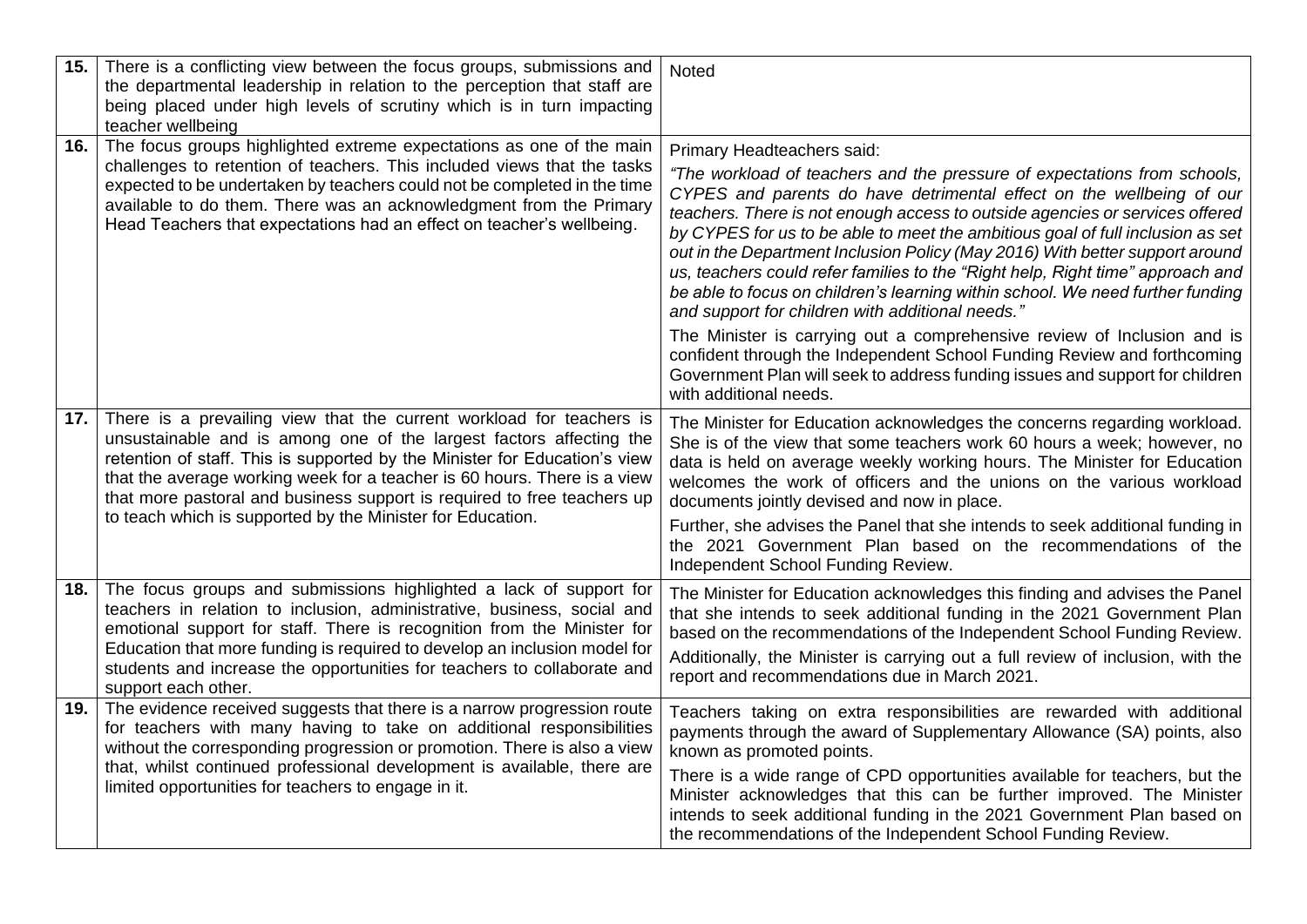| 20. | There is substantial evidence to suggest that poor and abusive pupil<br>behaviour is becoming an increasing challenge to teacher retention.<br>Whilst there are policies in place to mitigate and manage these issues,<br>there is concern about the lack of a full exclusion policy in the Island.                                                                                                                                   | The evidence of staff turnover shows that Jersey has a good record of<br>retention, especially when compared to other jurisdictions. The retention<br>rates for staff in teaching roles is high. The current turnover figure of 2.7%<br>is lower than the turnover across government which is currently 7%.                                                                                                                                                                           |
|-----|---------------------------------------------------------------------------------------------------------------------------------------------------------------------------------------------------------------------------------------------------------------------------------------------------------------------------------------------------------------------------------------------------------------------------------------|---------------------------------------------------------------------------------------------------------------------------------------------------------------------------------------------------------------------------------------------------------------------------------------------------------------------------------------------------------------------------------------------------------------------------------------------------------------------------------------|
|     |                                                                                                                                                                                                                                                                                                                                                                                                                                       | The Minister for Education is committed to developing a successful inclusive<br>education system. Whilst this provision exists in the Education (Jersey) Law<br>for exclusions, the focus should be on providing the Right Help at the Right<br>Time, and strong inclusion services to support students and their teachers.                                                                                                                                                           |
| 21. | A lack of funding for schools has been identified as having a major impact<br>on retention due to the added pressure it places on teachers to undertake<br>additional tasks. The Minister for Education has commissioned an<br>independent review of school funding which was due to report during<br>early 2020. However, due to the Covid-19 pandemic, the report was not<br>presented to the Council of Ministers until July 2020. | The evidence of staff turnover shows that Jersey has a good record of<br>retention, especially when compared to other jurisdictions. The retention<br>rates for staff in teaching roles is high. The current turnover figure of 2.7%<br>is lower than the turnover across government which is currently 7%.<br>The Minister for Education intends to seek additional funding in the 2021<br>Government Plan based on the recommendations of the Independent School<br>Funding Review. |
| 22. | There is widespread agreement that poor recruitment and retention of<br>teachers has a direct impact on students learning, behaviour and feeling<br>of security.                                                                                                                                                                                                                                                                      | It is widely acknowledged that teachers are the single most important<br>influence on the outcomes for education, naturally any issues with<br>recruitment and retention of teachers can have an impact on students.<br>Thankfully, the recruitment and retention of teachers in Jersey is not poor.                                                                                                                                                                                  |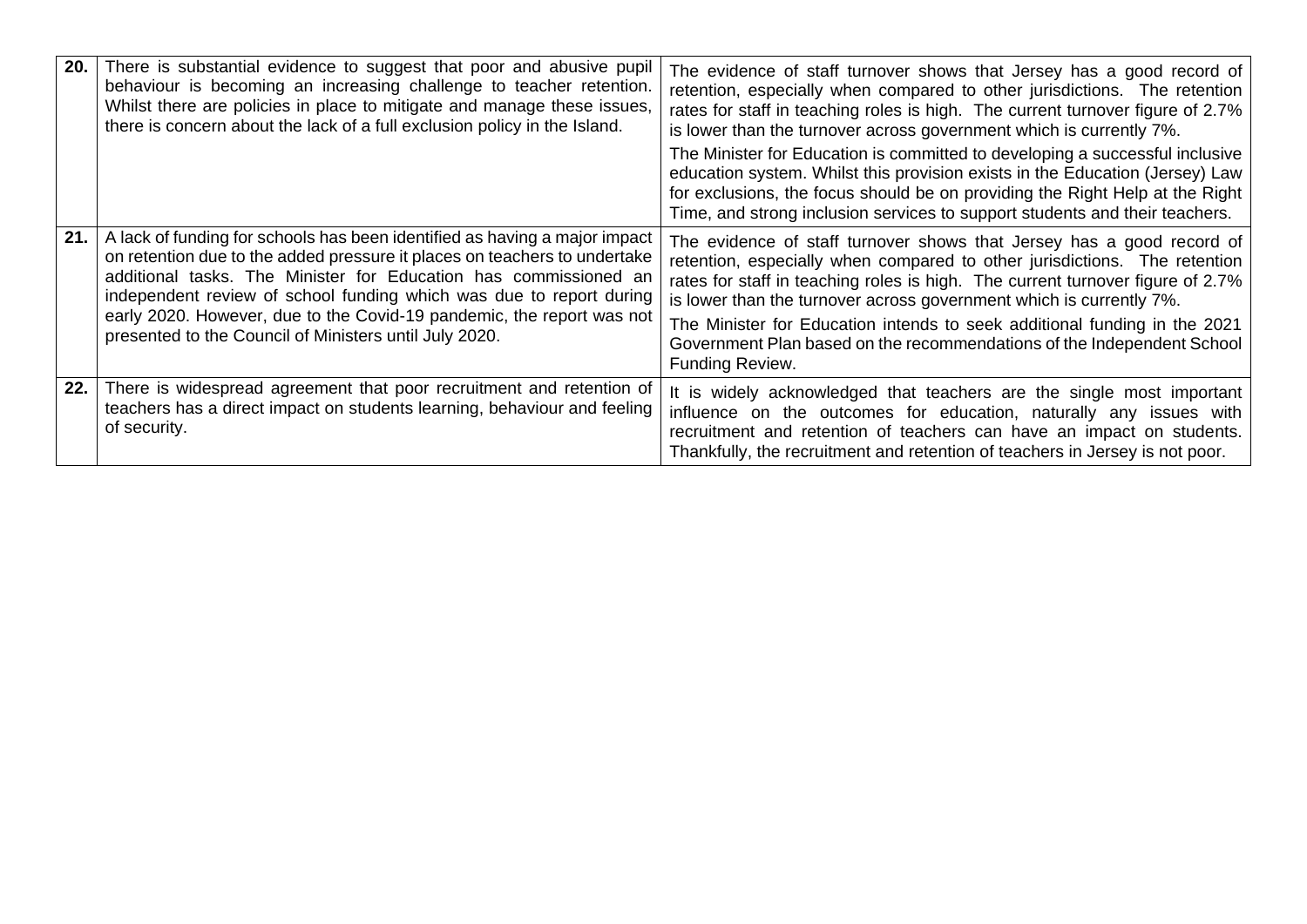### **Recommendations**

|    | <b>Recommendations</b>                                                                                                                                                                                                                                                                                                                                                                                                                                                                                                                                        | To                        | Accept/<br>Reject   | <b>Comments</b>                                                                                                                                                                                                                                                                                                                                                                                                                                                                                                                                                                                                                                         | <b>Target date</b><br>of action /<br>completion |
|----|---------------------------------------------------------------------------------------------------------------------------------------------------------------------------------------------------------------------------------------------------------------------------------------------------------------------------------------------------------------------------------------------------------------------------------------------------------------------------------------------------------------------------------------------------------------|---------------------------|---------------------|---------------------------------------------------------------------------------------------------------------------------------------------------------------------------------------------------------------------------------------------------------------------------------------------------------------------------------------------------------------------------------------------------------------------------------------------------------------------------------------------------------------------------------------------------------------------------------------------------------------------------------------------------------|-------------------------------------------------|
| 1. | In order to provide clearer data in relation to the<br>reasons why teachers are leaving Government of<br>Jersey schools, the Minister for Education should<br>update the leavers' questionnaire to include the<br>options of whether a teacher is moving to a non-<br>provided school, continuing in the profession<br>overseas, or leaving the profession entirely. There<br>should be a requirement for the questionnaires to be<br>completed and the relevant data collected,<br>maintained and analysed so that any relevant trends<br>can be identified. | Minister for<br>Education | Partially<br>accept | The leaver survey includes a section called 'Reason for<br>Leaving'. This section allows leavers to select up to<br>three choices for leaving and a section where they can<br>provide additional details on their reason for leaving.<br>This information is provided to central HR so that any<br>relevant trends can be identified, and action taken to<br>address significant issues.<br>There is no compulsion for departing teachers to<br>complete the leavers' questionnaire, but it is very much<br>encouraged.<br>The government intends to improve on this process and<br>how this information is shared with Director<br>Generals/Directors. |                                                 |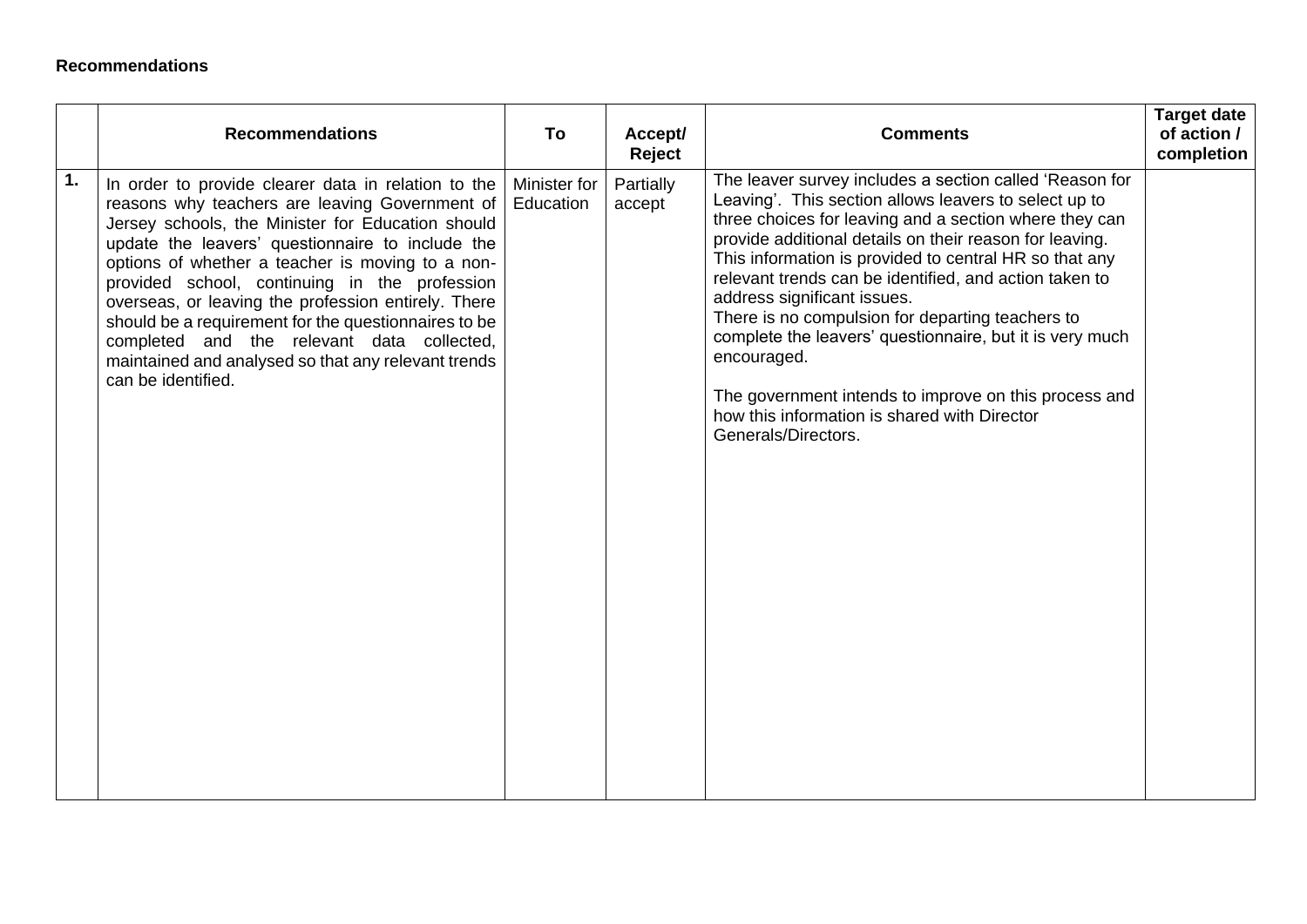| 2. | The Minister for Education should, in consultation<br>with relevant Human Resources professionals and<br>the Head Teachers, develop an exit interview<br>process which is consistent in its approach and<br>collects both qualitative and quantitative data. This<br>should be cognisant of the professional nature of<br>teaching, the opinions of professionals at all levels<br>of responsibility and subsequent value should be<br>given to this. It should actively encourage staff to<br>participate in the interviews and clarify the various<br>means through which they can be conducted with a<br>target of 100% of staff undertaking them. Whilst the<br>ongoing Covid-19 situation is acknowledged, this<br>should be completed to allow it to be rolled out by<br>the end of May 2021 for the first available time that<br>staff are able to hand in their notice during the<br>academic year. | Minister for<br>Education | Accept<br>(already in<br>progress) | In 2019 the government introduced a leaver survey<br>which allows leavers to complete a survey before their<br>last working day. The survey is intended to provide<br>better information why people leave, feedback on what<br>it is like to work for the government and also to identify<br>any improvements that can be made.<br>Each leaver also has the option of asking their line<br>manager for a face-to-face meeting if they prefer.<br>Information provided is collated for statistical purposes<br>by HR and it also used to provide feedback to the area<br>the leaver worked in. We ask the leaver to provide<br>permission so that we are able to provide constructive<br>feedback to the appropriate area.<br>The leaver / exit information is provided in a report for a<br>senior member of the HR department to review.<br>The government intends to implement a new electronic<br>process whereby the departing employee is<br>automatically sent a form offering an exit interview. This<br>means when processing a leaver notification the People<br>Hub will email to the leaver a letter acknowledging their<br>departure and a link to the leaver survey. The letter will<br>also advise staff that they should meet with their line<br>manager to arrange a face to face exit interview. |  |
|----|-------------------------------------------------------------------------------------------------------------------------------------------------------------------------------------------------------------------------------------------------------------------------------------------------------------------------------------------------------------------------------------------------------------------------------------------------------------------------------------------------------------------------------------------------------------------------------------------------------------------------------------------------------------------------------------------------------------------------------------------------------------------------------------------------------------------------------------------------------------------------------------------------------------|---------------------------|------------------------------------|-------------------------------------------------------------------------------------------------------------------------------------------------------------------------------------------------------------------------------------------------------------------------------------------------------------------------------------------------------------------------------------------------------------------------------------------------------------------------------------------------------------------------------------------------------------------------------------------------------------------------------------------------------------------------------------------------------------------------------------------------------------------------------------------------------------------------------------------------------------------------------------------------------------------------------------------------------------------------------------------------------------------------------------------------------------------------------------------------------------------------------------------------------------------------------------------------------------------------------------------------------------------------------------------------------------------|--|
| 3. | The Minister for Education should provide clarity on<br>the relative headcount versus full time equivalent in<br>schools. Priority should be given to expanding job<br>share opportunities within full time equivalents<br>because of the flexibility this provides head teachers<br>to enable flexible working and providing for the<br>needs of the individual schools and community.                                                                                                                                                                                                                                                                                                                                                                                                                                                                                                                     | Minister for<br>Education | Partially<br>accept                | Headcount and FTE controls are an important aspect of<br>managing any service. Committing to additional<br>permanent staff resource without the requisite recurrent<br>increase in funding can lead to overspends. The needs<br>of the school and the children are valid factors in the<br>decisions required to ensure adequate resources and<br>funding.<br>A new school funding formula will be developed in 2021<br>in order to match resource allocation to need, in line with<br>the recommendations of the Independent Schools<br>Funding Review.                                                                                                                                                                                                                                                                                                                                                                                                                                                                                                                                                                                                                                                                                                                                                          |  |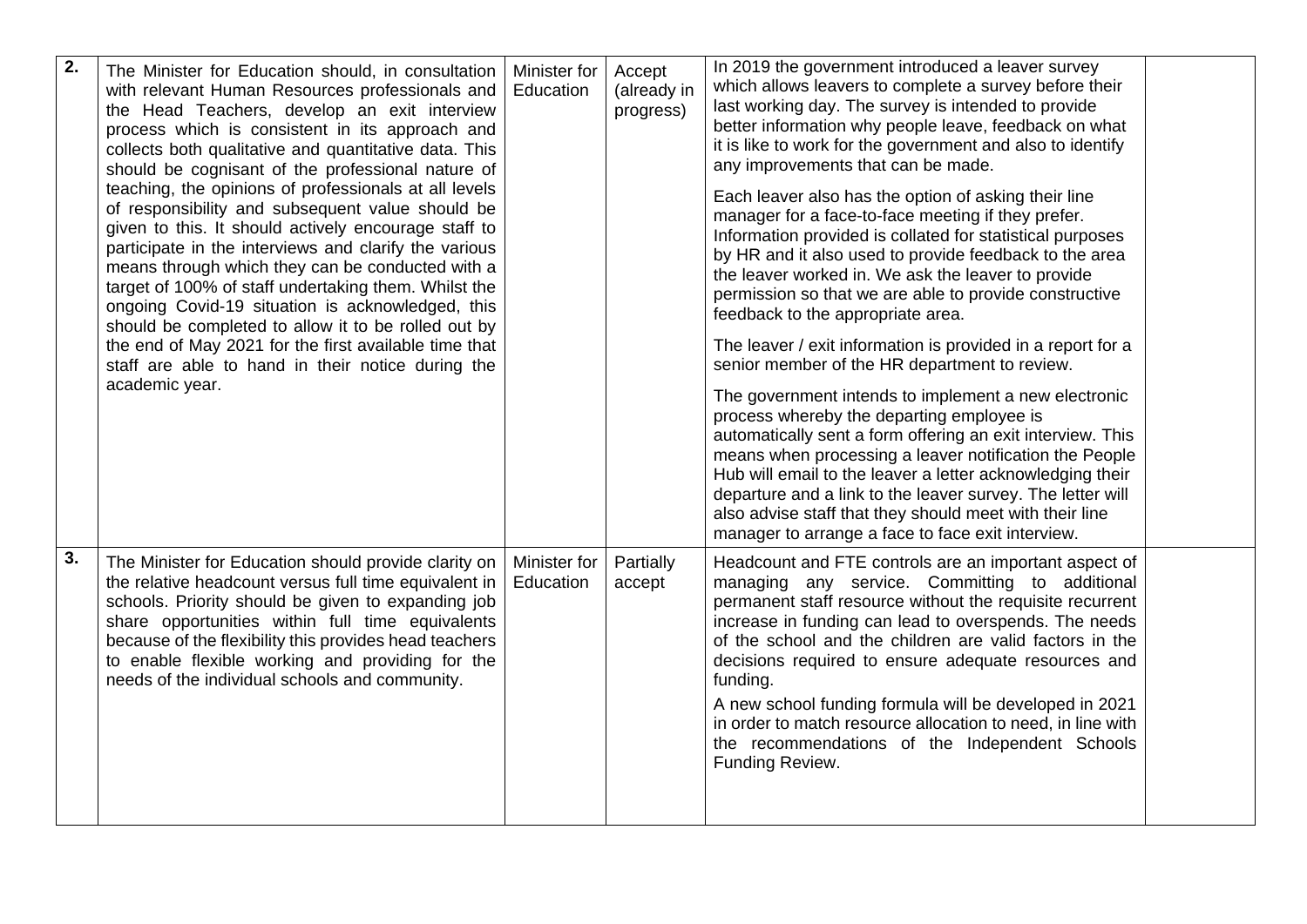| 4. | The Minister for Education should direct Skills<br>Jersey to undertake research in order to establish<br>the median graduate starting salary in Jersey by<br>individual sector, as well as the Island as a whole.<br>This should then be used as the starting point for any<br>consideration in relation to the starting pay of Newly<br>Qualified Teachers.                                                                                                                                                                                                                                                                                                                                                                                       | Minister for<br>Education      | Partially<br>accept | The Minister cannot commit Skills Jersey to carry out this<br>research, but she does commit to requesting if Statistics<br>Jersey can complete this as stand-alone research or as<br>part of their current labour market statistics.<br>The Minister cannot commit to any actions taken<br>following the findings of any research. Pay, terms and<br>conditions are the responsibility of the Sates<br>Employment Board. The Minister will always be<br>supportive of ensuring that starting pay is set at a level<br>that does not produce significant recruitment challenges.                                                                                                                                                                      |  |
|----|----------------------------------------------------------------------------------------------------------------------------------------------------------------------------------------------------------------------------------------------------------------------------------------------------------------------------------------------------------------------------------------------------------------------------------------------------------------------------------------------------------------------------------------------------------------------------------------------------------------------------------------------------------------------------------------------------------------------------------------------------|--------------------------------|---------------------|------------------------------------------------------------------------------------------------------------------------------------------------------------------------------------------------------------------------------------------------------------------------------------------------------------------------------------------------------------------------------------------------------------------------------------------------------------------------------------------------------------------------------------------------------------------------------------------------------------------------------------------------------------------------------------------------------------------------------------------------------|--|
| 5. | The Government for Jersey should consult with<br>recruiting managers at all levels and gather their<br>views on what a suitable and successful recruitment<br>software package should entail, prior to undertaking<br>any procurement process.                                                                                                                                                                                                                                                                                                                                                                                                                                                                                                     | Council of<br><b>Ministers</b> | Accept              | This will be reviewed as part of the government's<br>integrated technology solution.<br>We are also updating a number of processes within the<br>current system which will improve the candidate journey.                                                                                                                                                                                                                                                                                                                                                                                                                                                                                                                                            |  |
| 6. | The Minister for Education should provide further<br>clarity on how part-time and job-share opportunities<br>within schools are enabled, with an emphasis on the<br>application of flexible working and the developing<br>policies of the Government of Jersey in respect of<br>equality. Support should also be provided to Head<br>Teachers in relation to timetabling and any other<br>obstacles, and a 'can-do' attitude should be adopted<br>to enable wider part-time and job share<br>opportunities.                                                                                                                                                                                                                                        | Minister for<br>Education      | Reject              | The Government policy on flexible working is available<br>for all staff to read and it provides sufficient clarity on the<br>process and the statutory rights to request flexible<br>working. The Policy requires Headteachers to give an<br>employee's application careful consideration and to be<br>as flexible in accommodating them as the business and<br>operational needs of the service permit.                                                                                                                                                                                                                                                                                                                                             |  |
| 7. | The Minister for Education, in consultation with<br>People Hub, should ensure that an HR professional<br>with specific experience, knowledge and training of<br>the challenges and issues being faced by the<br>education system oversees the development and<br>implementation of recruitment strategies<br>in.<br>education. This role should sit within the Department<br>for Children, Young People, Education and Skills<br>and have responsibility for the entire onboarding<br>process for teachers and their families, especially<br>those being recruited from overseas. This should<br>also give consideration to the wider personal/family<br>circumstances associated with the person being<br>recruited, both financial and societal. | Minister for<br>Education      | Reject              | As part of the Target Operating Model in People and<br>Corporate Services, a dedicated resourcing, workforce<br>planning and talent function has been established to<br>improve talent acquisition and planning across all areas<br>of government. A Senior HR Business Partner within<br>People Services has specific responsibility for CYPES.<br>The Minister notes the positive comments of the NEU:<br>"One of the main successes for attracting new teachers<br>to the island is the relocation package that comes with<br>being recruited off island." The relocation package and<br>all it provides is the responsibility of SEB who will<br>endeavour to ensure it remains competitive and<br>successful in attracting overseas applicants. |  |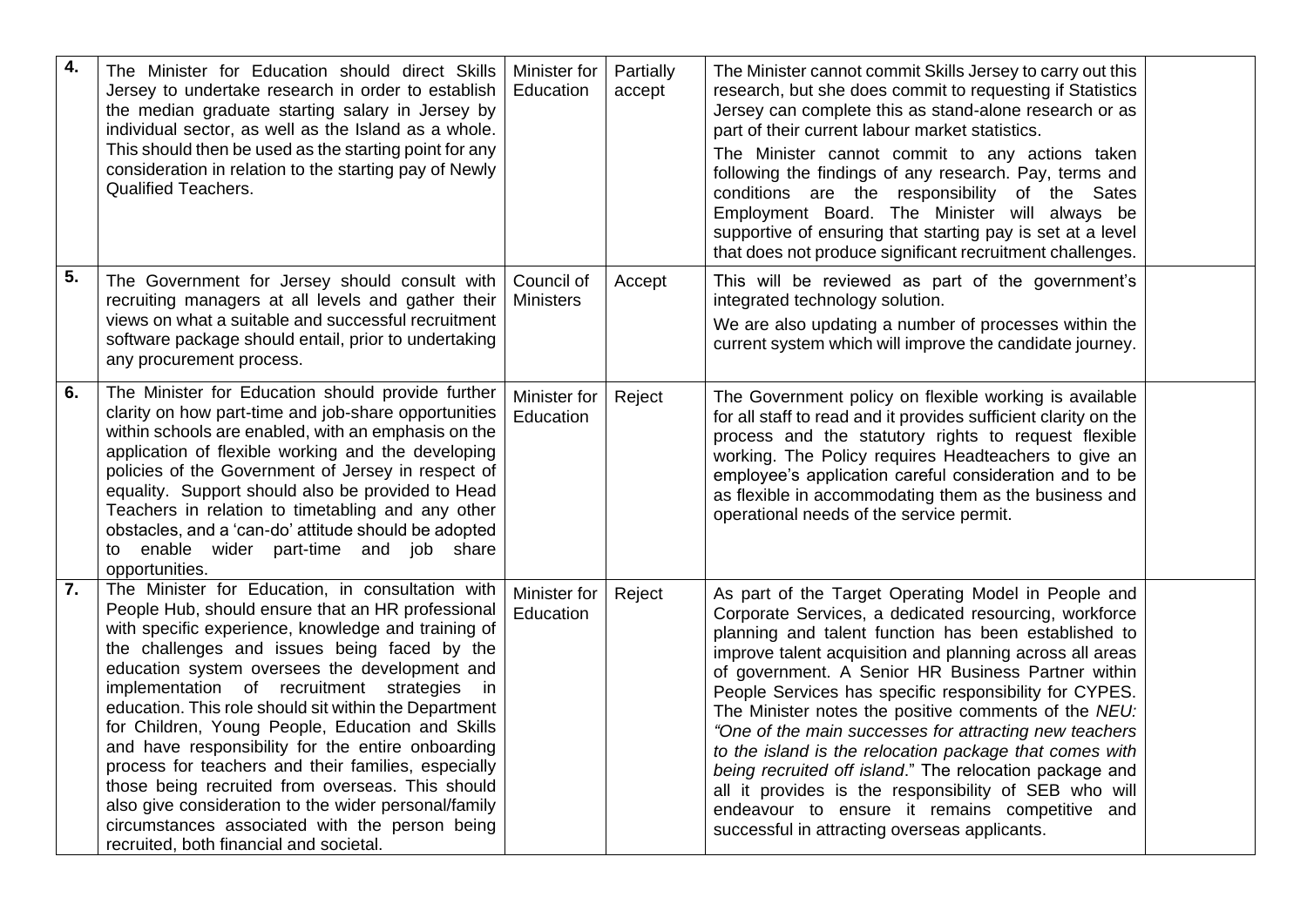| 8. | The States Employment Board should ensure that<br>the Minister for Education is fully involved and<br>informed of any developments in relation to new<br>models for workforce planning. This is in order to<br>ensure that the relevant data is being collected and<br>analysed in respect of the recruitment and retention<br>of teacher and lecturers.                                                                                                                                          | <b>SEB</b><br>Minister for<br>Education | Accept | As part of the Target Operating Model in People and<br>Corporate Services, a dedicated resourcing, workforce<br>planning and talent function has been established to<br>improve talent acquisition and planning across all areas<br>of government. The Minister for Education will be<br>informed as developments in workforce planning<br>progress.                                                                                                                                                                                                                                                                                                                                                         |  |
|----|---------------------------------------------------------------------------------------------------------------------------------------------------------------------------------------------------------------------------------------------------------------------------------------------------------------------------------------------------------------------------------------------------------------------------------------------------------------------------------------------------|-----------------------------------------|--------|--------------------------------------------------------------------------------------------------------------------------------------------------------------------------------------------------------------------------------------------------------------------------------------------------------------------------------------------------------------------------------------------------------------------------------------------------------------------------------------------------------------------------------------------------------------------------------------------------------------------------------------------------------------------------------------------------------------|--|
| 9. | The Minister for Education should establish,<br>alongside the current Teachers' Survey, a<br>qualitative approach to listening to and gathering the<br>views of teachers and lecturers in relation to the<br>issues which affect them as professionals. This<br>should seek to develop specific improvements and<br>outcomes that promote a genuine value in the<br>profession and inspire confidence that genuine<br>professional dialogue exists between teachers,<br>lecturers and leadership. | Minister for<br>Education               | Reject | The biannual Teachers' Survey has now taken place<br>three times, with results analysed and actions taken,<br>and<br>alongside<br>teachers'<br>unions<br>professional<br>associations. In addition to this the Department has the<br>following in place:<br>-Regular staff surveys at school level<br>-Union working groups on workload, use of data,<br>assessment etc.<br>-Half-termly Education Consultative Council with all<br>teachers' unions<br>-new CYPES forum with other staff unions<br>-the Education Partnership and Forum<br>-Ministerial visits to schools (temporarily postponed due<br>to Covid) including bespoke time on every visit for<br>teachers to talk directly with the Ministers |  |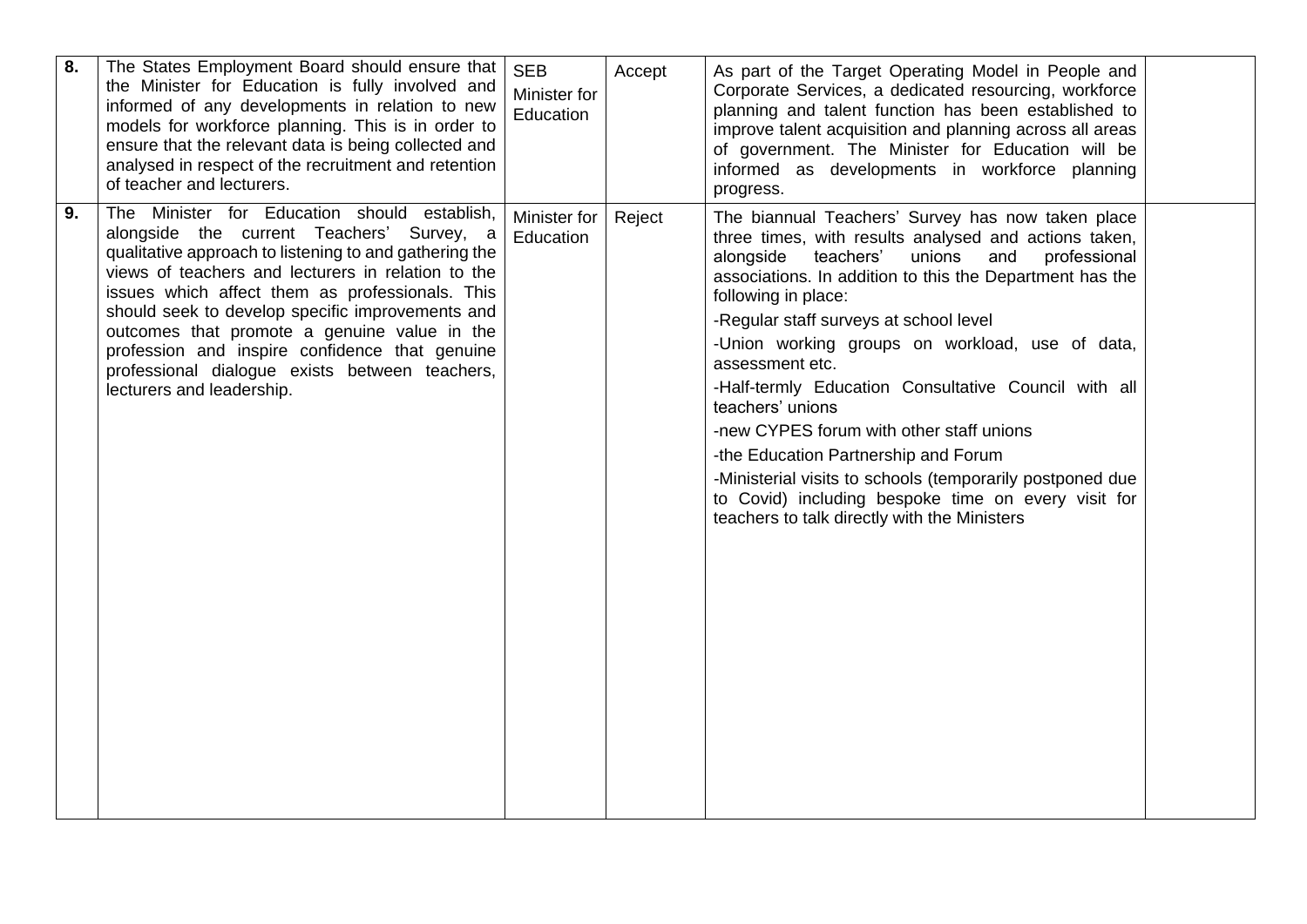| 10. | An urgent revaluation should be undertaken by the<br>Department for Children, Young People, Education<br>and Skills; with outcomes reported to the Minister for<br>Education of the aims of teacher performance<br>scrutiny. This should include the consistency of<br>application of current processes<br>and<br>its<br>effectiveness in developing staff. A clear statement<br>guiding the culture of performance scrutiny to one of<br>collaborative support rather than top down<br>judgement should be developed with classroom<br>teachers and lecturers. Funding should also be<br>allocated to enable professional development<br>requirements. | Minister for<br>Education | Partially<br>accept | My Conversation, My Goals (MCMG) is a government<br>wide performance management scheme that was<br>launched in February 2019 to encourage regular<br>discussions between colleagues and line managers. It<br>aims to go beyond a typical performance review and<br>appraisal, colleagues are encouraged to adopt an<br>outcomes-based approach. In schools, alongside regular<br>check-in meetings, the MCMGs meetings take place<br>three times a year to review performance, development,<br>or values-based goals.<br>The Minister notes the positive comments the Panel<br>received from NASUWT and is pleased that a Union<br>representing a large part of the Teaching workforce<br>acknowledges the positive way the Review Framework<br>has been developed.<br>Following a three-year 'all schools' pilot, the Review<br>Framework has only been live for one year and Covid-19<br>has delayed school reviews since March 2020. The<br>Framework will be reviewed once a full rotation of<br>schools' reviews has been completed.<br>The Minister for Education intends to seek additional<br>funding in the 2021 Government Plan based on the<br>recommendations of the Independent School Funding<br>Review. |  |
|-----|---------------------------------------------------------------------------------------------------------------------------------------------------------------------------------------------------------------------------------------------------------------------------------------------------------------------------------------------------------------------------------------------------------------------------------------------------------------------------------------------------------------------------------------------------------------------------------------------------------------------------------------------------------|---------------------------|---------------------|------------------------------------------------------------------------------------------------------------------------------------------------------------------------------------------------------------------------------------------------------------------------------------------------------------------------------------------------------------------------------------------------------------------------------------------------------------------------------------------------------------------------------------------------------------------------------------------------------------------------------------------------------------------------------------------------------------------------------------------------------------------------------------------------------------------------------------------------------------------------------------------------------------------------------------------------------------------------------------------------------------------------------------------------------------------------------------------------------------------------------------------------------------------------------------------------------------------------|--|
|     |                                                                                                                                                                                                                                                                                                                                                                                                                                                                                                                                                                                                                                                         |                           |                     | <b>Comments from NASUWT:</b><br>"In other areas, the NASUWT has been encouraged by<br>steps the Department has taken to embed workload and<br>wellbeing considerations into the development of policy.<br>This was particularly evident during the development of<br>the Jersey Review Framework. The Department was<br>clear from the outset that while the process of review<br>should be challenging, it should never be overly time-<br>consuming or cause unnecessary anxiety to school staff,<br>or result in them facing excessive and unnecessary<br>workload burdens.                                                                                                                                                                                                                                                                                                                                                                                                                                                                                                                                                                                                                                         |  |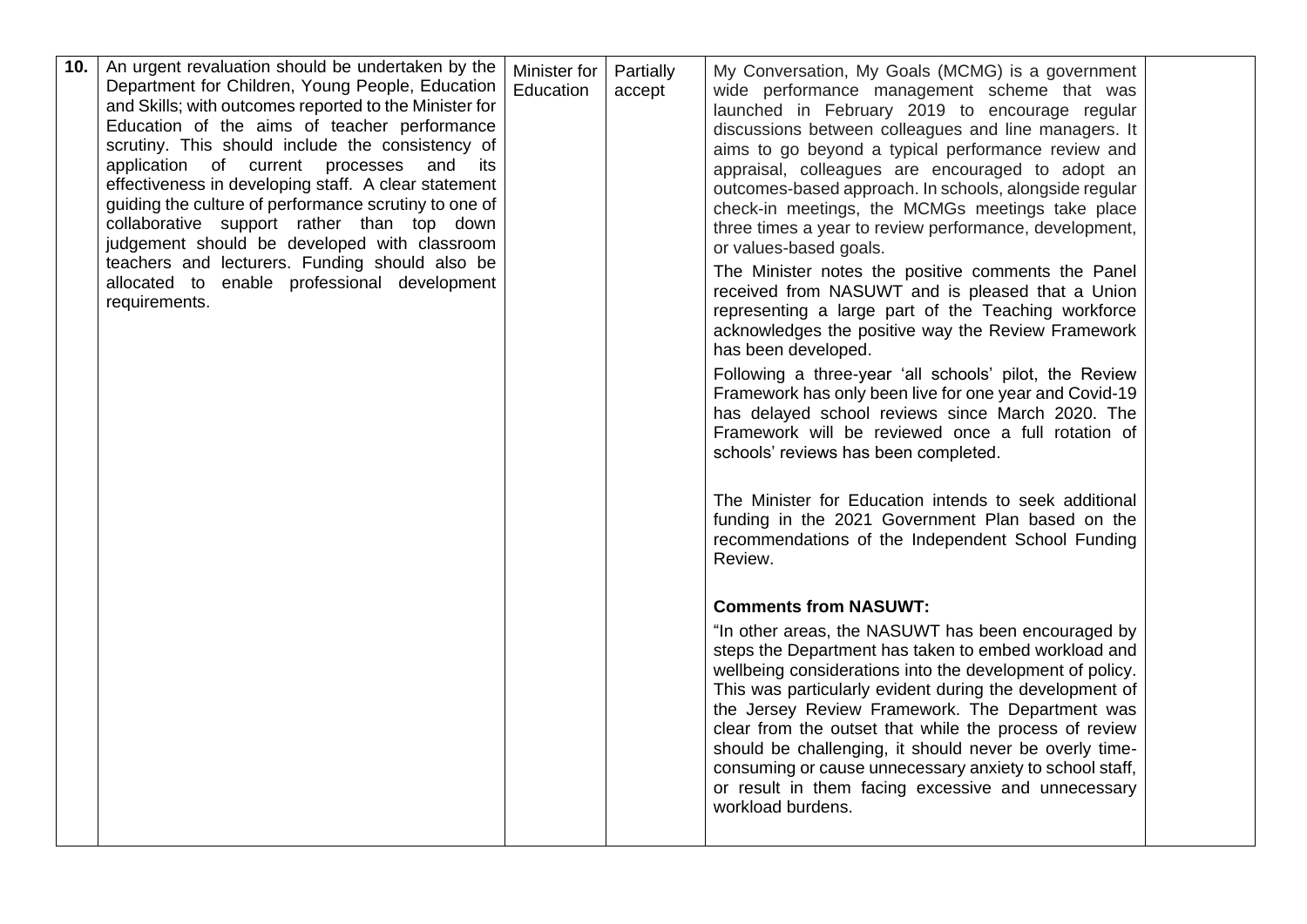In their engagement on the development of the framework, both the NASUWT and the Department acknowledged that in other jurisdictions, particularly in England, misconceptions about inspections had led to schools introducing inappropriate practices on the basis that inspectors would expect to see such practices in place. A significant amount of work had to be undertaken to address the myths that had become associated with inspection in England. The development of the Review Framework was characterised by a clear determination to ensure that these issues did not become established in Jersey. Reviews have been designed to ensure that they are focused on "what works". They do not look for particular lesson structures, lengthy policy documents or types of marking schemes. They are focused on how pupils are learning rather than what the teacher is doing. Schools are realising that there are no advantages to be gained by seeking to "game" the process by introducing policies and procedures solely for the purpose of "getting through" the Review. More broadly, it is welcome that the ongoing Jersey Reform Programme is based on the unequivocal understanding that tackling workload, promoting teacher wellbeing, securing good discipline and order in schools and raising standards of educational achievement are all mutually inclusive goals that should be at the heart of workforce development policy. he Minister for Education intends to seek additional funding in the 2021 Government Plan based on the recommendations of the Independent School Funding Review.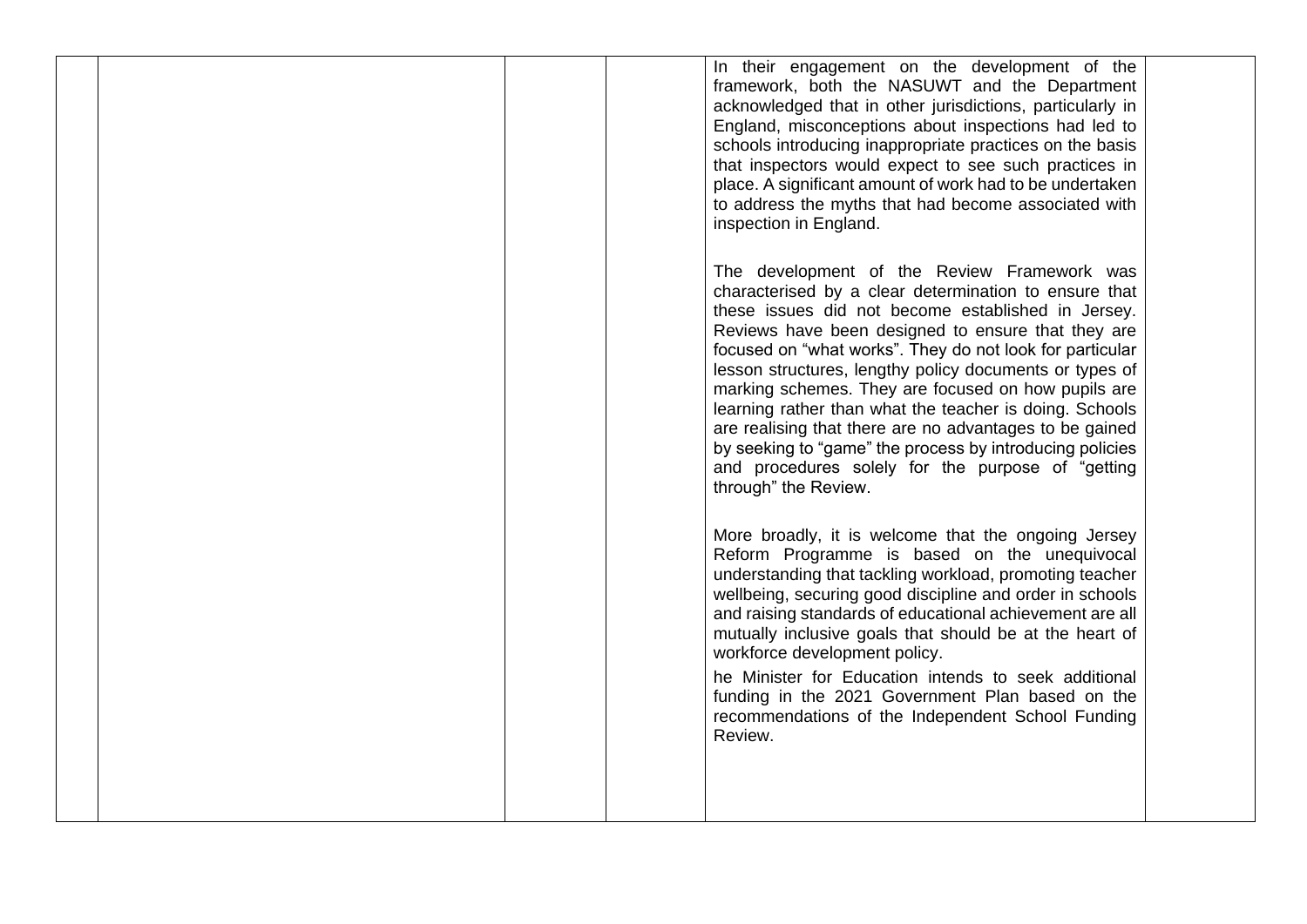| 11. | The Minister for Education should identify clear<br>actions to reduce workload through direct<br>consultation with classroom teachers and lecturers<br>via regular forums and focus groups. This should<br>have a clear focus on wellbeing and identify long-<br>term sustainable actions that support staff in their<br>key role of teaching.                                                                                         | Minister for<br>Education | Accept<br>(already in<br>progress) | As noted above., this has already been actioned.                                                                                                                                                                                                                                                                                                                                                                                                                                                                                                                                                                             |  |
|-----|----------------------------------------------------------------------------------------------------------------------------------------------------------------------------------------------------------------------------------------------------------------------------------------------------------------------------------------------------------------------------------------------------------------------------------------|---------------------------|------------------------------------|------------------------------------------------------------------------------------------------------------------------------------------------------------------------------------------------------------------------------------------------------------------------------------------------------------------------------------------------------------------------------------------------------------------------------------------------------------------------------------------------------------------------------------------------------------------------------------------------------------------------------|--|
| 12. | As a matter of urgency, the Minister for Education<br>should identify funding to increase the business<br>support for schools. This should be done in order to<br>free up teachers from having to undertake tasks that<br>are not directly related to the key role of teaching in<br>the classroom.                                                                                                                                    | Minister for<br>Education | Accept                             | The Minister for Education intends to seek additional<br>funding in the 2021 Government Plan based on the<br>recommendations of the Independent School Funding<br>Review.                                                                                                                                                                                                                                                                                                                                                                                                                                                    |  |
| 13. | The Minister for Education should develop a new<br>multi-agency inclusion model for schools as a matter<br>of priority. This policy should target support for<br>students to the most relevant agency in order to<br>reduce the burden being placed on teaching staff in<br>relation to addressing emotional support amongst<br>students.                                                                                              | Minister for<br>Education | Partially<br>accept                | The Minister's Department is committed to developing<br>strong early help processes to ensure children, young<br>people and their families get the 'Right Help at the Right<br>Time'. The Minister is carrying out a full review of<br>inclusion, with the report and recommendations due in<br>March 2021. The review will be wide ranging and<br>comprehensive and the Minister is prepared to consider<br>all options. There is also a review of CAMHS. The<br>Minister cannot at this time commit to any policy<br>decisions without a broader evidence base to support<br>them, the inclusion review will provide this. |  |
| 14. | The Minister for Education should review the current<br>offer of continued professional development<br>opportunities for teachers in the Island and explore<br>the implications of increasing the funding available<br>for teachers to undertake training both on and off-<br>island. This should also ensure that classroom<br>teachers are given allocated time in order to share<br>best practice within and across establishments. | Minister for<br>Education | Accept                             | The Minister for Education intends to seek additional<br>funding in the 2021 Government Plan based on the<br>recommendations of the Independent School Funding<br>Review.                                                                                                                                                                                                                                                                                                                                                                                                                                                    |  |